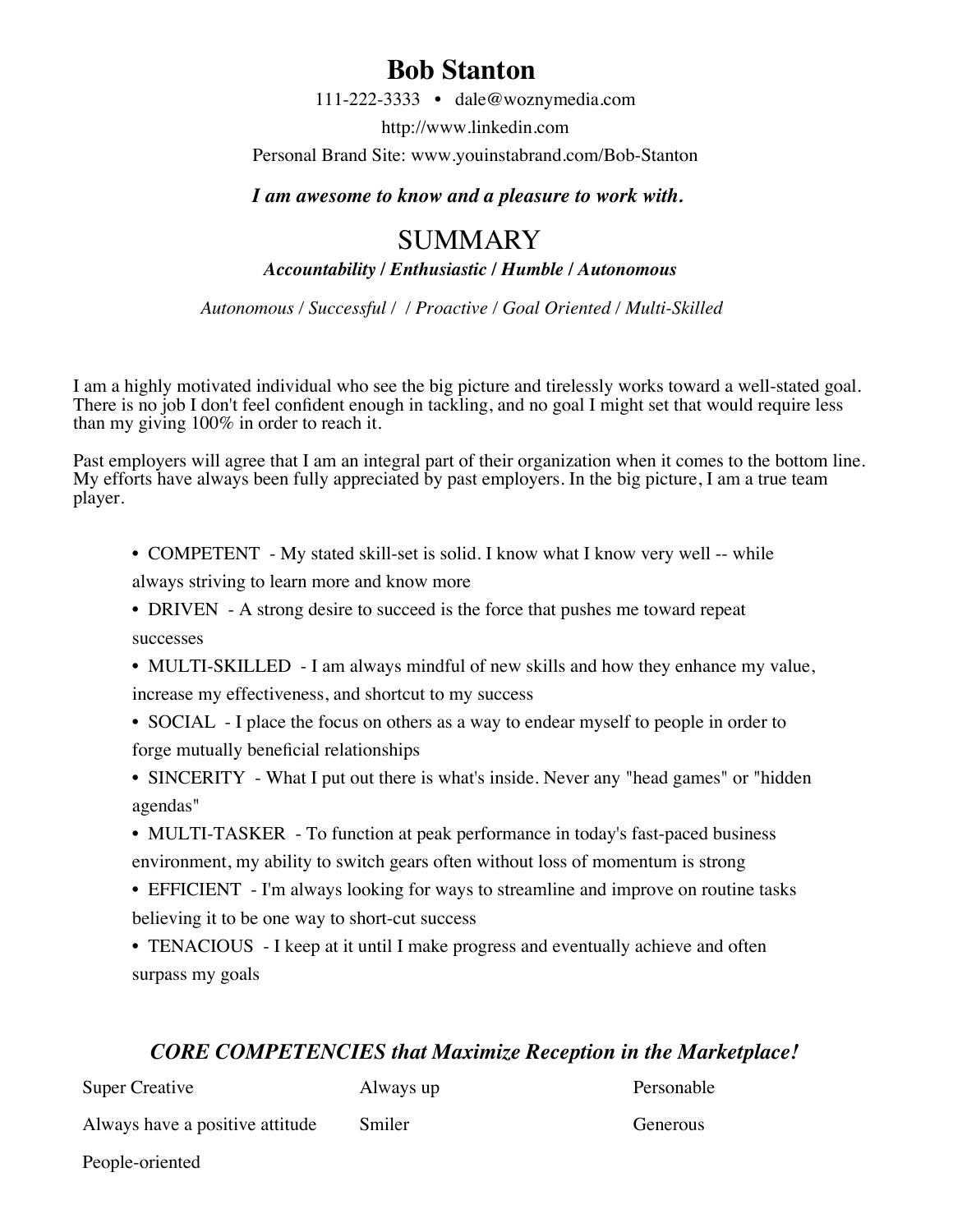### *Well Liked by Most Everyone*

| <b>DEDICATED</b> | <b>COMMUNICATOR</b>  | <b>DRIVEN</b>     |
|------------------|----------------------|-------------------|
| <b>JOYFUL</b>    | <b>RESPONSIBLE</b>   | <b>DEPENDABLE</b> |
| <b>CURIOUS</b>   | <b>INTERPERSONAL</b> | <b>LIKABILITY</b> |
| <b>CHEERFUL</b>  | <b>UPREAT</b>        |                   |

#### *Past employers will say that I am a strong asset to their company*

Business today demands nothing less than the top producers and I am one of these people

*ABC Television* FROM: 1/1/2001 TO: 3/3/2003 • I sold a boatload of advertising

- > RESULT: I boosted the company's bottom line
- I added a strong sense of camaraderie among fellow employees > RESULT: Management often came to me to diffuse personal conflicts within the office

*Hughes Aircraft* FROM: 3/3/2003 TO: 5/5/2005 • My experience took the company to new heights > RESULT: I received a bonus every year I worked here • I was quickly promoted to Sales Manager so I could train others in my success strategies

> RESULT: I learned a lot about howe to motivate people to duplicate my success

*Fuddrucker's Restaurants* FROM: 6/6/2006 TO: 9/9/2009 • I sold more franchisers than any previous salesperson > RESULT: I was promoted frequently an often

• I helped re-design the corporate image > RESULT: It gave me a n insight into corporate activities and I learned how to excel in those situations

### *SOFTWARE APPLICATION PROFICIENCY*

MS Word Goldmine

Excel Acrobat

Quark

Flash